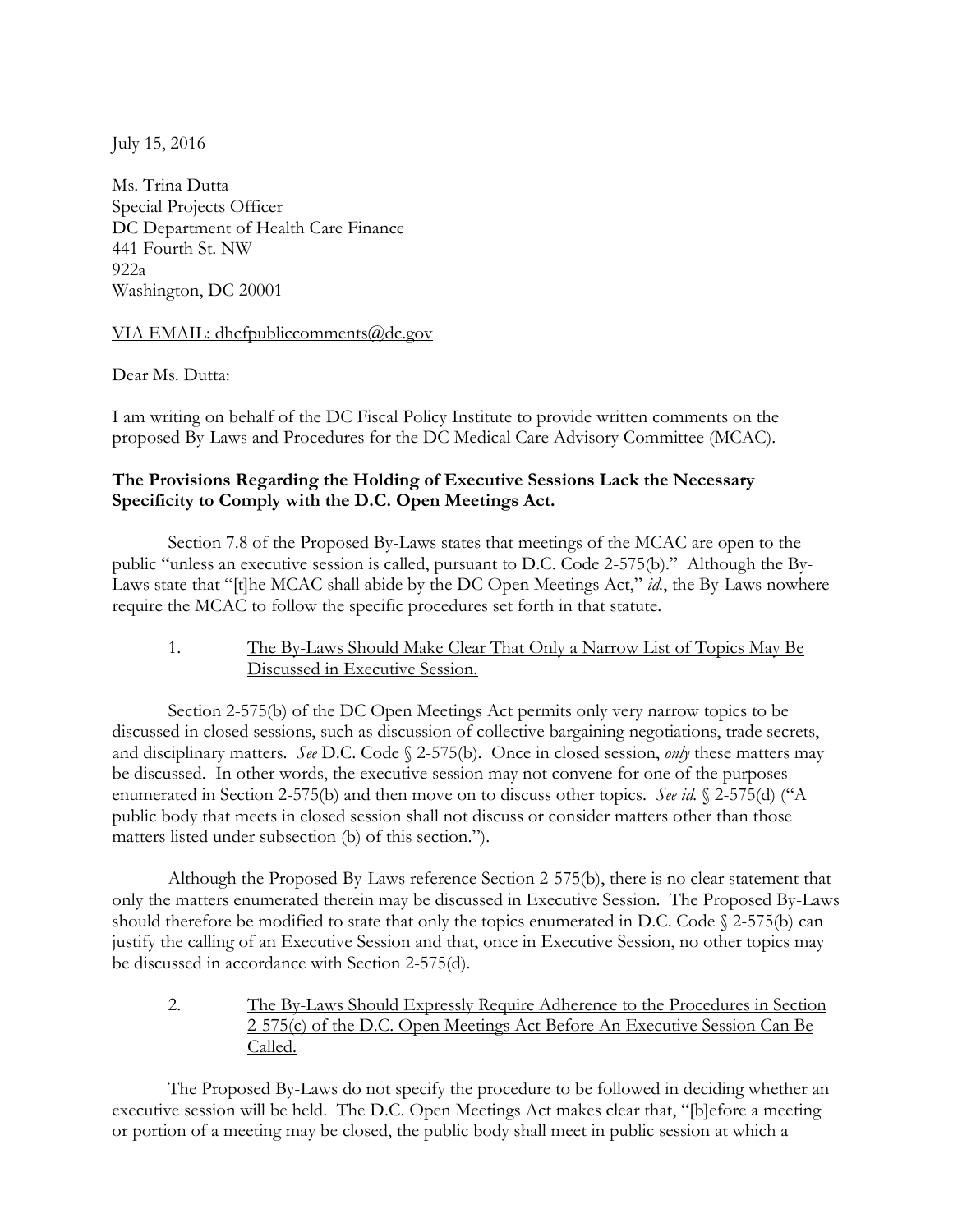majority of the members of the public body present vote in favor of closure." D.C. Code  $\S$  2-575(c)(1). In addition, the presiding officer must "make a statement providing the reason for closure, including citations from subsection (b) of this section, and the subjects to be discussed. A copy of the roll call vote and the statement shall be provided in writing and made available to the public." D.C. Code § 2-575(c)(2).

The By-Laws therefore lack the crucial safeguards established by the DC Open Meetings Act, namely: (1) that the executive session only occur if the majority of the members of the public body approve such closure; and (2) that the presiding officer provide a statement in writing of the reason for the closure and the matters to be discussed therein and make this statement available to the public. These procedures should be specifically enumerated in the By-Laws.

## **The By-Laws Should Specify the Grounds that Justify Termination of an MCAC Member and Require Written Notice and Explanation if Such Termination Occurs.**

Section 6.1 of the Proposed By-Laws states that members of the MCAC "serve at the pleasure of the Director." No explanation is given of the grounds on which the Director may terminate a member, nor is there any requirement for the Director to provide notice or explanation if such termination occurs.

The By-Laws should be altered to: (1) specify the grounds that justify termination of an MCAC member; and (2) require that the Director provide written notice and explanation to both the member and the MCAC member body as a whole if termination occurs. This requirement to provide an explanation would, of course, be subject to any necessary privacy protections concerning the member facing termination.

The first change is necessary because members should have a clear understanding of the grounds on which they might face termination from the Committee. Under the Proposed By-Laws, members owe certain duties towards the MCAC—such as regular attendance of meetings and active engagement (see Section 6.13)—and, in turn, the Committee owes members a clear understanding of what conduct might result in termination of their membership. The second change is necessary to ensure transparency regarding the reasons for termination.

Providing clarity about the conduct that justifies termination and requiring the Director to articulate the reasons for termination in each specific instance will promote transparency and ensure that there is no chilling effect on the conduct of advocates and other MCAC members who may engage in activities that are critical of DHCF.

## **The By-Laws Should Provide For More Frequent Meetings.**

The Proposed By-Laws reflect reduced frequency of meetings. While the MCAC previously convened more or less monthly, Section 7.1 of the Proposed By-Laws envisions only a minimum of quarterly meetings. We recommend that the By-Laws be altered to require monthly meetings.

Federal regulations make clear that an MCAC "must have opportunity for participation in policy development and program administration, including furthering the participation of beneficiary members in the agency program." *See* 42 C.F.R. § 431.12(e). Interpreting this provision, several